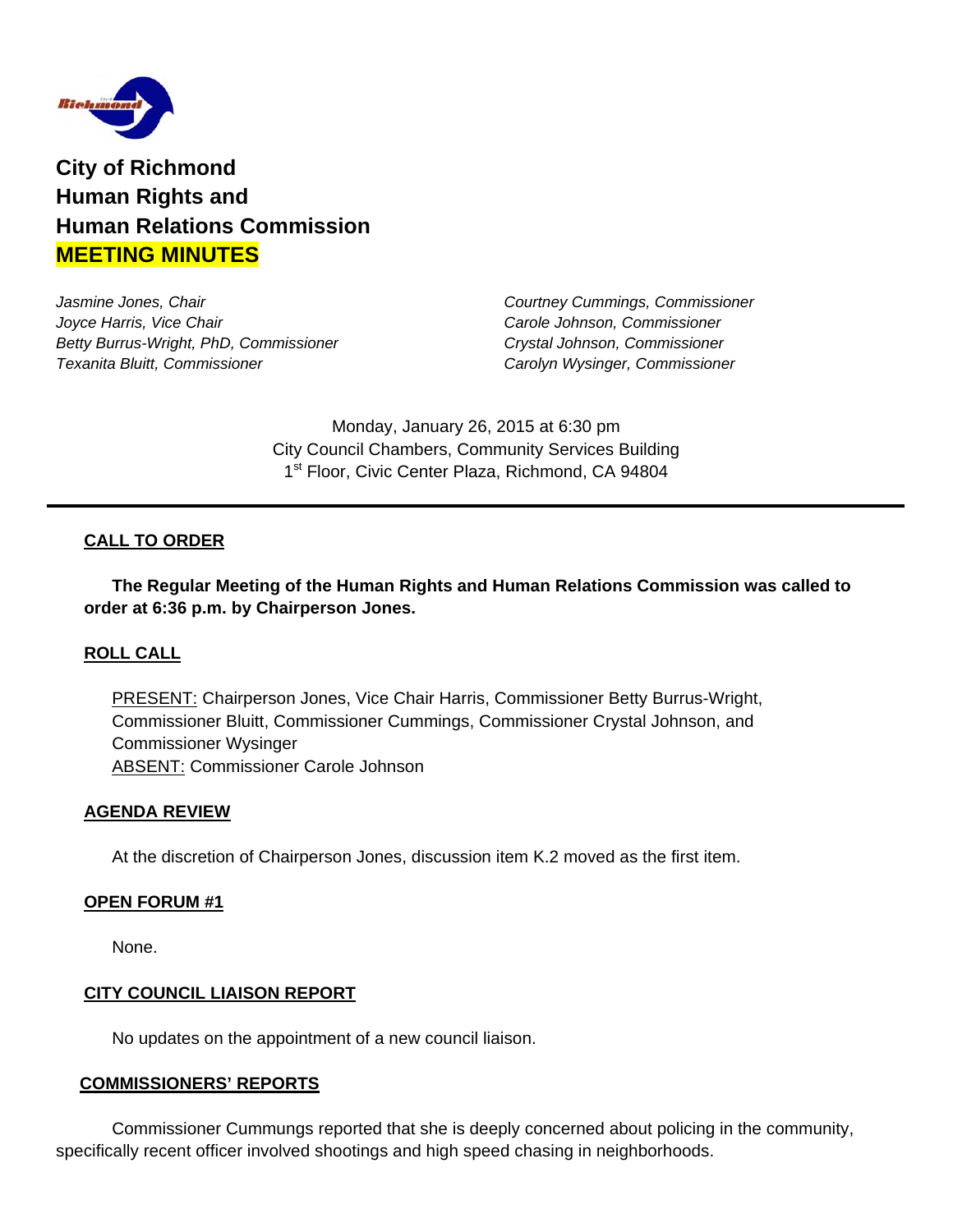Commissioner Burrus-Wright congratulated the staff and the Chairperson for organizing the retreat in November 2014. Also she reported that a video on the AWASAL program is up on YouTube. She thanked Rita Maran and Margo Smith for their assistance in making the video.

 Vice Chair Harris is looking forward to serving another year on the HRHRC. Her term was recently renewed for another 2 years.

 Commissioner Bluitt has recently joined a tutoring program at Kennedy High School called WriterCoach Connection. She also attended an event last Sunday where Jesse Jackson spoke. She stated that Richmond should host more well-known figures.

## **CHAIR'S REPORT**

Chairperson Jones expressed her appreciation for continued support as the Chair of the Commission and is looking forward to serving another year as the Chair. She shared some of the projects and activities she is working with Black Organizing Project. Also she encouraged the Commissioners to come up with list of questions to ask from Chief Magnus when he reports to the HRHRC in the coming months.

## **STAFF REPORTS**

 Mr. Jenkins reported that he recently attended his college reunion at William and Clark College where he attended in a talk on how the military could help at risk-youth by Hugh Price.

### **APPROVAL OF MINUTES**

At the discretion of the Chair, the following minutes are on hold for further review until the next meeting in February: August Regular Meeting 2014 and September Regular Meeting 2014.

### **DISCUSSION ITEMS**

**K.2 HRHRC RESOLUTION RE RICHMOND'S POLICY AGAINST WORKPLACE HARASSMENT, GENERAL ORDER NO. 33: A) REINSTATE A 15 DAY TIME LIMIT TO CONCLUDE INVESTIGATIONS, AND B) PROVIDE FOR NOTIFICATION TO ALL INVOLVED PARTIES**  FOLLOW UP AND DISCUSS FURTHER RECOMMENDATIONS, WITH INPUT FROM CITY MANAGER BILL LINDSAY *Chairperson Jones* 

 Chairperson Jones framed the item. City Manager Bill Lindsay reported that the City has taken the recommendations of the HRHRC and in the process of writing and updating the General Order 33. He further explained that all six unions need to be informed and briefed on the updates to confirm the changes. HRHRC Commissioners shared concerns regarding timeline of investigations. Chairperson Jones requested Mr. Lindsay to keep the Commission updated on any new information regarding the General Order 33.

## **K.1 CHANGING THE AUDITORIUM RENTAL POLICY**

DISCUSS AND MAKE A RECOMMENDATION TO THE CITY COUNCIL TO STRENGTHEN THE CITY'S COMMITMENT TO THE UNIVERSAL DECLARATION OF HUMAN RIGHTS AS IT CONCERNS RENTAL OF THE AUDITORIUM

#### *Chairperson Jones*

*Invited Speaker(s): Councilmember Gayle McLaughlin*  Chairperson Jones framed the item. Councilmember McLaughlin this item was brought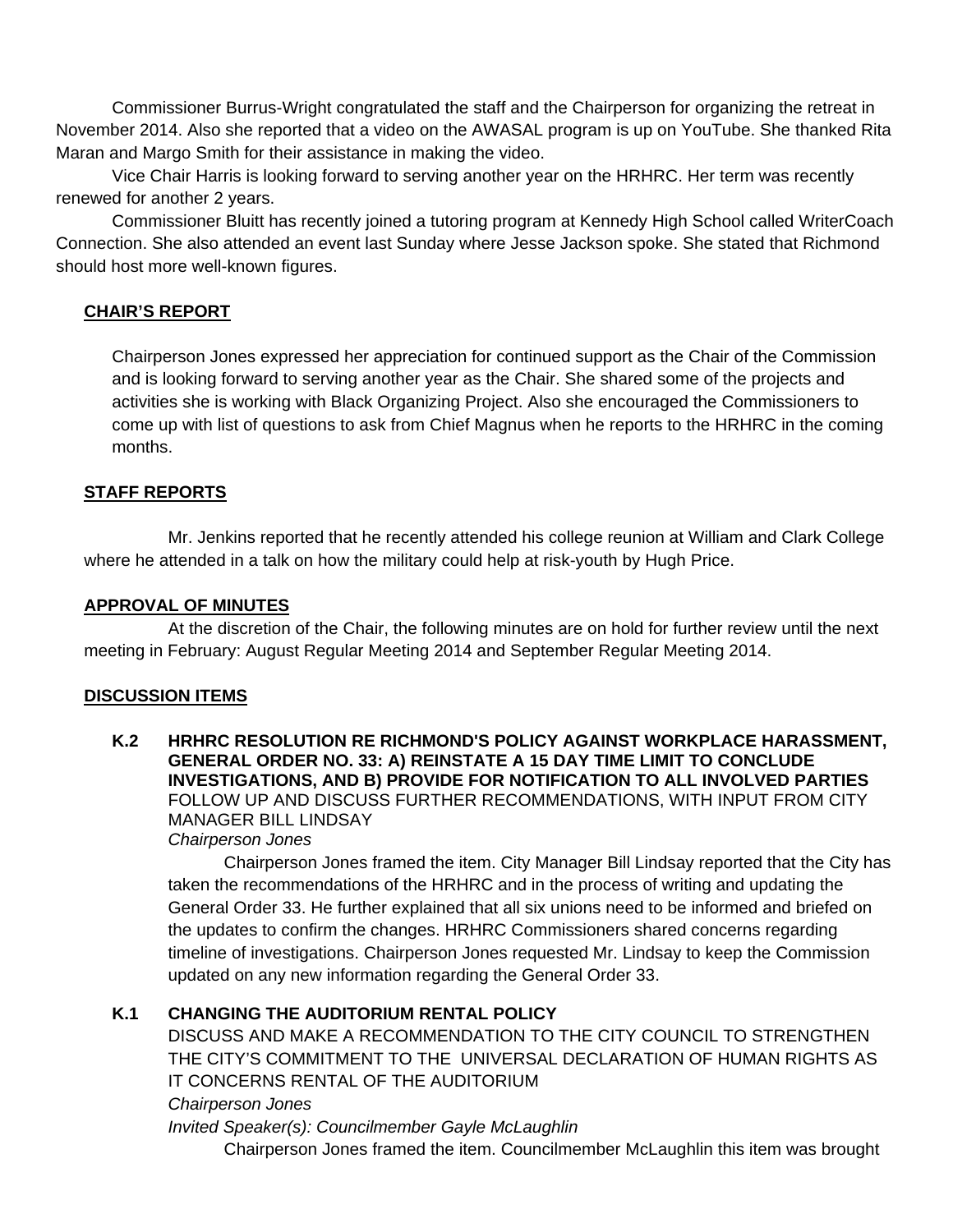to her attention by an Eritrean group several months ago. She explained that changing the auditorium rental policy would frame any organization that violates human rights from using the City's Memorial Auditorium.

*Refer to the memorandum for more information on the process in which the HRHRC needs to follow if it is passed by the City Council. (Memorandum attached)* No action was taken by the Commission. Further review is required. *Continued to February 23, 2015 Regular Meeting.*

## **K.3 DISRUPTIONS DURING RICHMOND CITY COUNCIL MEETINGS**

DISCUSS AND MAKE FURTHER RECOMMENDATIONS

*Commissioner Crystal Johnson, Commissioner Wysinger, Commissioner Carole Johnson and Commissioner Cummings* 

Commissioner Crystal Johnson framed the item. After discussion, a motion was made by Commissioner Bluitt, seconded by Commissioner Wysinger, to approve a letter asking the Mayor to include the HRHRC in a closed session of the City Council prior to its public meeting on February 3, 2015. The motion was approved by the unanimous vote of the Commission. **ABSENT:** Commissioner Carole Johnson.

## **K.4 COMMITTEE REPORT: PLANNING AND ADMINISTRATION**

HEAR AND DISCUSS REPORT

*Chairperson Jones and Commissioner Wysinger* 

Chairperson reported that Commissioner Wysinger, Jantsan Damdinsuren and her met with Berkeley Peace and Justice Commissioner George Lippman and Julie Nelson from CAHRO to discuss the  $2^{nd}$  Bay Area regional meeting for human relations and human rights commissions. Chairperson Jones also reported that she is working on a workbook for new commissioners.

# **K.5 COMMITTEE REPORT: EDUCATION AND OUTREACH COMMITTEE**

REVIEW AND APPROVE UPDATES TO COMMITTEE'S PLANS

a. Artistically Write and Speak Aloud – February 9, 2015

b. Education Forum – September 12, 2015

*Commissioner Burrus-Wright and Vice Chair Harris* 

The annual program, Artistically Write and Speak Aloud Program, will be on February 9, 2015. This year students from Cesar Chavez Elementary will present their writings on human rights. Commissioner Burrus-Wright invited members of the public and the Commissioners to attend the event to support the students.

Vice Chair Harris reported that the Regional Education Forum is going to take place on September 12, 2015. Commissioners suggested the following themes for the forum: "Each one, teach one," and 50 Years: Brown vs. Board of Education.

# **K.6 PROPOSOL TO "DOWNSIZE" DOCTORS MEDICAL CENTER**

HEAR UPDATE AND DISCUSS FURTHER ACTION *Commissioner Carole Johnson* 

*Continued to February 23, 2015 Regular Meeting.*

# **REPORTS**

None.